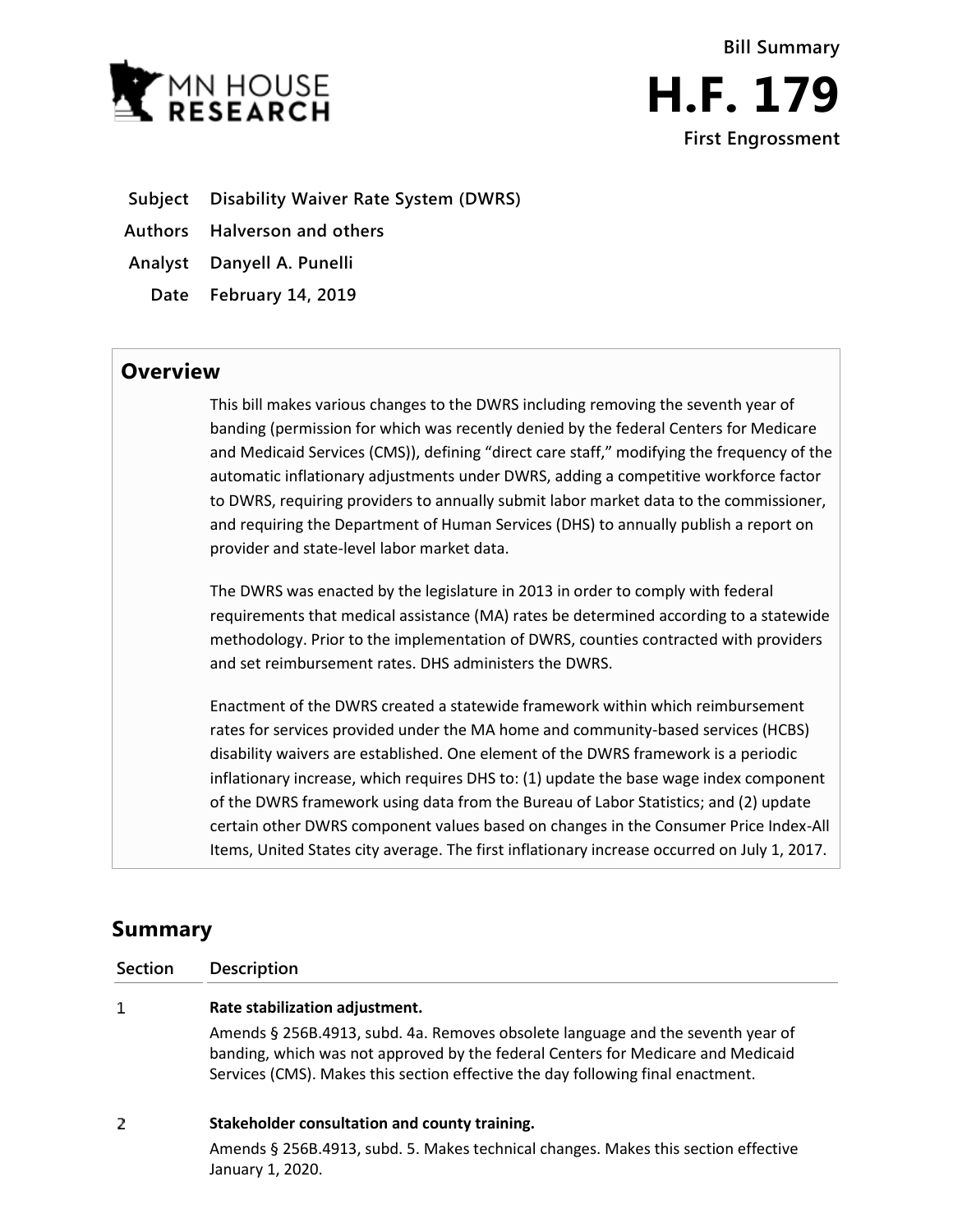### **Section Description**

#### 3 **Definitions.**

Amends § 256B.4914, subd. 2. Adds definitions under the DWRS for "comparable occupations" and "direct care staff."

#### 4 **Applicable services.**

Amends § 256B.4914, subd. 3. Modifies the services to which DWRS applies by alphabetizing the list and changing terminology from "behavioral programming" to "positive support services."

#### 5 **Data collection for rate determination.**

Amends § 256B.4914, subd. 4. Makes technical conforming changes.

#### 6 **Base wage index and standard component values.**

Amends § 256B.4914, subd. 5. Modifies the automatic inflationary adjustments by changing the frequency from every five years to every two years beginning on July 1, 2022.

Adds paragraph (k), which adds a competitive workforce factor of 8.35 percent effective July 1, 2019, or upon federal approval, whichever is later. Effective July 1, 2022, and every two years thereafter, requires the commissioner to update the competitive workforce factor. Specifies how lead agencies must implement the competitive workforce factor and adjustments to the factor.

Makes the change in the frequency of the inflationary adjustments effective July 1, 2022, or upon federal approval, whichever is later. Makes the addition of the competitive workforce factor effective July 1, 2019, or upon federal approval, whichever is later. Requires the commissioner of human services to inform the revisor of statutes when federal approval is obtained.

#### 7 **Payments for residential support services.**

Amends § 256B.4914, subd. 6. Removes obsolete language related to banding and the implementation period. Makes this section effective January 1, 2020.

#### 8 **Updating payment values and additional information.**

Amends § 256B.4914, subd. 10. Removes obsolete language related to banding and adds direct care staff labor market measures to the list of items DHS must review and evaluate under the DWRS.